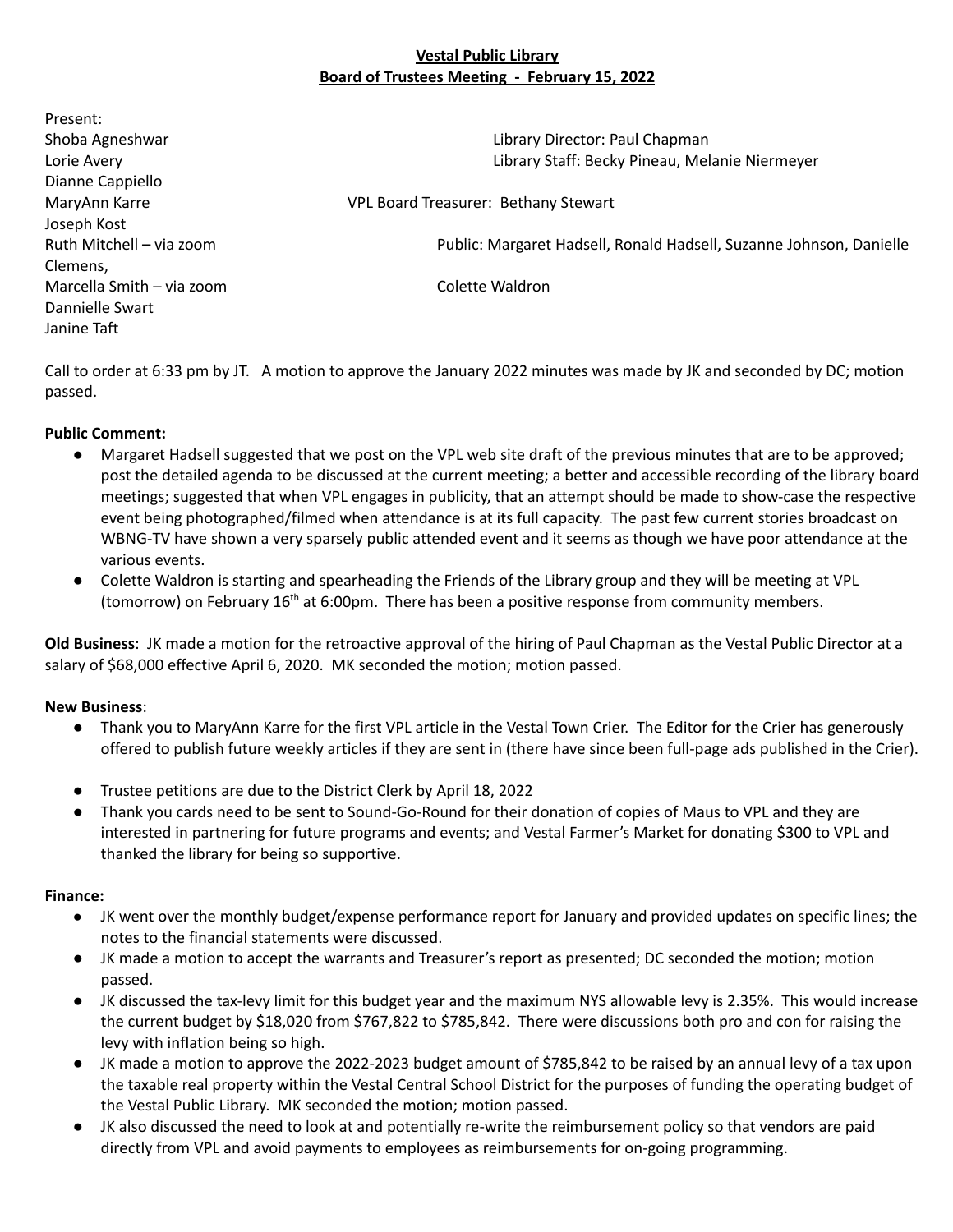- Program & Project Proposals all projects, programs, events etc. will require a Library Director Approved Project Proposal Form that outlines the following:
- time/date; scope; audience; goal(outcomes); cost: (materials & services); feedback (survey etc.)
- Union Contract The contract, accepted by the board as well as the CSEA members has been implemented. However, errors and omissions have come to light which must be corrected and accepted by both parties.
- 2021 Audit has been completed and JK presented the draft-highlights and noted that there were no deficiencies or material weakness identified. However, the audit did suggest that VPL adopt a formal procurement policy and also adopt a formal fixed asset capitalization policy. JK will work with Melanie to draft both.
- JK made a motion to accept the 2021 Audit as presented by the auditors; DC seconded the motion; motion passed.
- VPL Employee Handbook The contract was ratified on 1/25/22 by the members but amendments to correct errors and omissions are currently being discussed. Smith Brothers offers a free service that will help us compile the Handbook once all the edits to the ratified contract have been completed.

# **Director's Report:**

- January circulation stats: 10,296
- ILL In was: 5,200 and ILL Out was: 3,886
- Acquisitions & processing were 114
- Reference questions were 173; Public computer sessions were 361; WiFi users were 3,695
- Room rentals in January Large room: 10 and Small Room: 16
- January patron counter was 4,594 with Wednesday being the busiest day and 3pm being the busiest time
- Next book sale will be from Feb  $21^{st}$  -26<sup>th</sup>
- The Free Libraries have been installed in the community and featured in the local news
- The 2021 Library Director's Annual Report to the Community has been completed. DS made a motion to approve and post on the VPL website the 2021 VPL Director's Annual Report to the Community; LA seconded the motion; motion passed.
- The absolute charter application form must be approved by the trustees. DC made a motion to apply for an Absolute Charter or extension of the provisional charter; DS seconded the motion; motion passed.
- Mask mandate removed Library signage updated to reflect this change
- 2021 NYS Annual Report the Collect Connect Portal is up and the 2021 Annual Report is in process and is due on February 28<sup>th</sup>.
- DS made a motion to accept the Vestal Public Library 2021 NYS Annual Report and to be submitted as per the submission guidelines; LA seconded the motion; motion passed.
- 4CLS GOVERNING COUNCIL MEETING Friday February 18th (see attached documents)
	- 1. The recommendation from the steering committee with background on the process
	- 2. Chart comparing the services covered by automation fees across the systems
	- 3. A deeper look at how 4CLS automation fees are comprised
	- 4. A history of library aid
- February 3rd 4CLS Director's Call presentation by Chris Ryan, MD about germicidal irradiation ultraviolet light use in libraries (more effective than HVAC Ionization systems). We are currently working in a retroactive public health mentality. A proactive approach would be to consider using an air scrubber in public spaces (used in hospitals, airports, planes). Potential grants that VPL might qualify for this will be pursued if it is of interest to the board.
- Weather Closures During our February 4CLS Director's Call, the Director polled other libraries to see how they (specifically Other School District Libraries) treat closures. Most school district libraries follow exactly what the School District does. In the future, weather-related closures will be looked upon more judiciously and will not necessarily follow VCSD.
- Patron Code of Conduct topic for the next 4CLS Workshop
- Community Volunteer Repair Center VPL launched a new program in collaboration with Cornell Cooperative Extension (CCE), BOCES, and local Volunteers. The first interest meeting was Saturday February 12th @ 12:00 PM - in-person - Large Meeting Room

# **STAFF**

- Kelly [Cargill](mailto:kcargill@vestalpubliclibrary.org) will be coordinating VPL space rentals in addition to her other duties and responsibilities.
- Emily Wilson **-** new Information & Collection Services Librarian